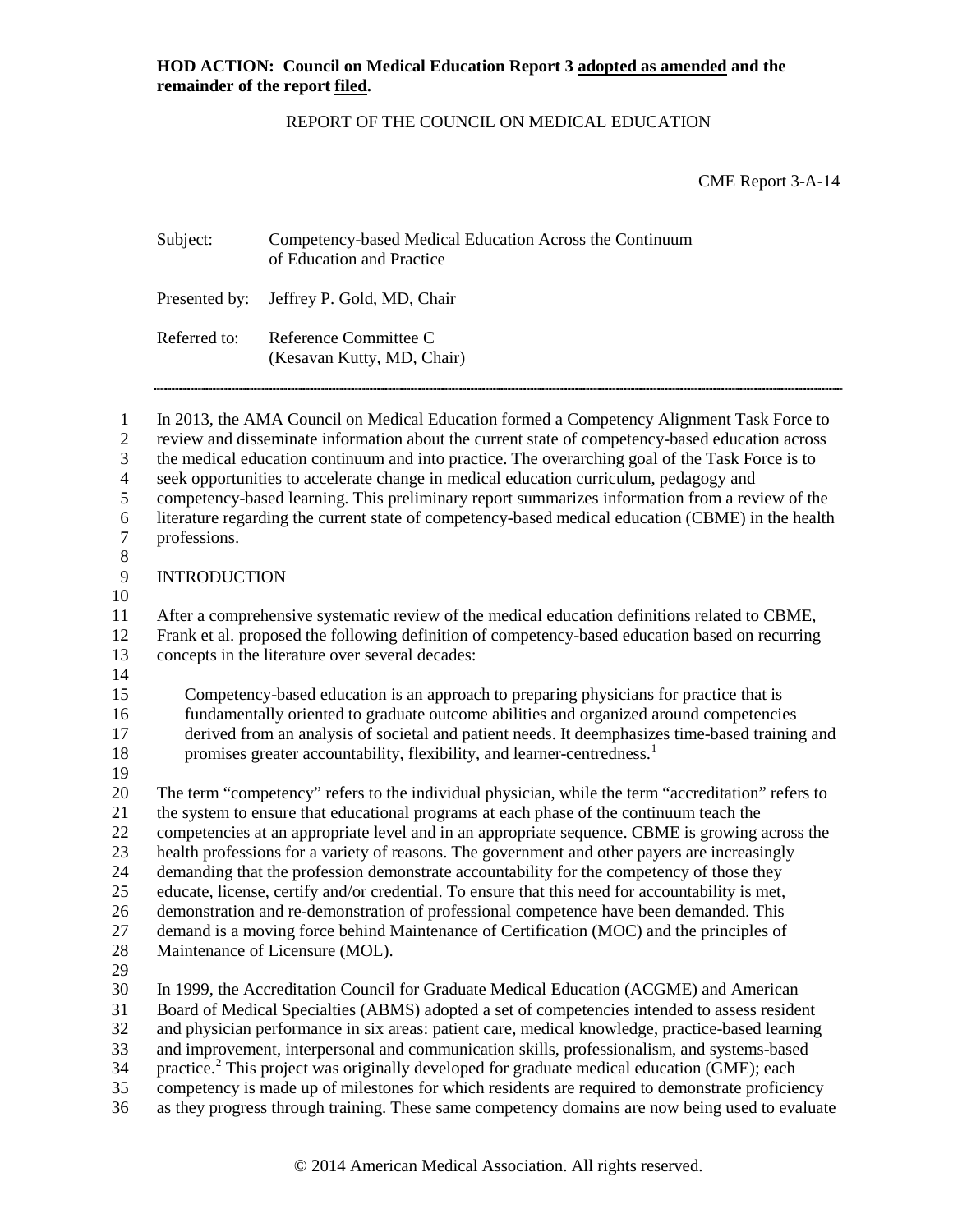medical students and attending physicians. (The ABMS and ACGME subsequently modified the

- 2 patient care competency domain; it is now called patient care and procedural skills.)
- 

3<br>4 4 Competencies in GME have been further broken down to subcompetencies or requisite knowledge, skills and attitudes representing the domains of the broader competencies. To further explicate skills and attitudes representing the domains of the broader competencies. To further explicate learning objectives and expectations for learner performance along a developmental continuum, 7 essential behavioral attributes, or milestones, within each competency domain are being further<br>8 defined and are expected to be demonstrated at key points during the resident's education.<sup>3,4</sup> For defined and are expected to be demonstrated at key points during the resident's education.<sup>[3](#page-6-0),[4](#page-6-1)</sup> For selected specialties, the concept of Entrustable Professional Activities (EPAs) has been developed in light of the difficulties in reliably measuring competencies. EPAs are work tasks that are  $\frac{11}{11}$  independently executable, observable and measurable in their process and outcome.<sup>[5](#page-6-2)</sup> Faculty use EPAs to make decisions about the level of supervision required for individual trainees. As trainees 13 attain various milestones, their attending supervisors can entrust them to function with more autonomy. autonomy. CBME focuses on the skills and progression of learning of an individual, promoting greater learner-centeredness and potentially allowing greater flexibility in the time required for training. Reducing the emphasis on time-based curricula design may allow physicians to acquire and demonstrate competency in new specialty areas. This learner-centered approach could then replace or de-emphasize time-based curriculum frameworks. Time in a given level of education or training would no longer be the most important criterion for board eligibility or even medical school admission criteria or graduation. "Expertise is

24 the ultimate goal of CBME and requires reflective practice."<sup>[6](#page-6-3)</sup>

### SUMMARY OF THE LITERATURE

28 Historically, the accreditation process for undergraduate medical education (UME) and GME<br>29 favored a time-based system, with less focus on trainee competency and achievement of miles favored a time-based system, with less focus on trainee competency and achievement of milestones during or at the completion of training. Implementation of competency-based education by the ACGME has subsequently led to a drive for competency-based learning in UME, but a lack of standardization in UME has slowed this transition. The 2011 release from the Liaison Committee on Medical Education (LCME) of the "Functions and Structure of a Medical School: Standards for Accreditation of Medical Education Programs Leading to the MD Degree" states that medical schools must provide the means for assessing student development of core competencies that are 36 expected by the public and the profession.<sup>[7](#page-6-4)</sup>

 To provide a single, relevant infrastructure for curricular resources in the Association of American Medical Colleges' (AAMC) MedEdPORTAL and Curriculum Inventory and Reports (CIR) sites, the AAMC undertook a project to compile and compare a representative sample of competency frameworks from medicine (i.e., the continuum of physician of education, physician specialties, 42 subspecialties, and other countries) to those of other health professions.<sup>[8](#page-6-5)</sup> This initiative represents a first step toward establishing a common taxonomy of competencies. The Physician Competency Reference Set (PCRS) will serve as an aggregation tool that allows the AAMC to collect and analyze data through the Curriculum Inventory about competency-based education and the use of expectations (competencies, objectives, milestones, EPAs, etc.) in medical education (aamc.org/initiatives/cir/about/348808/aboutpcrs.html). Possible reporting includes information on what competencies schools are incorporating into their curricula; where in their curricula schools are incorporating expectations and competencies; how schools are teaching and assessing competencies; and in what context and/or content competencies are being taught.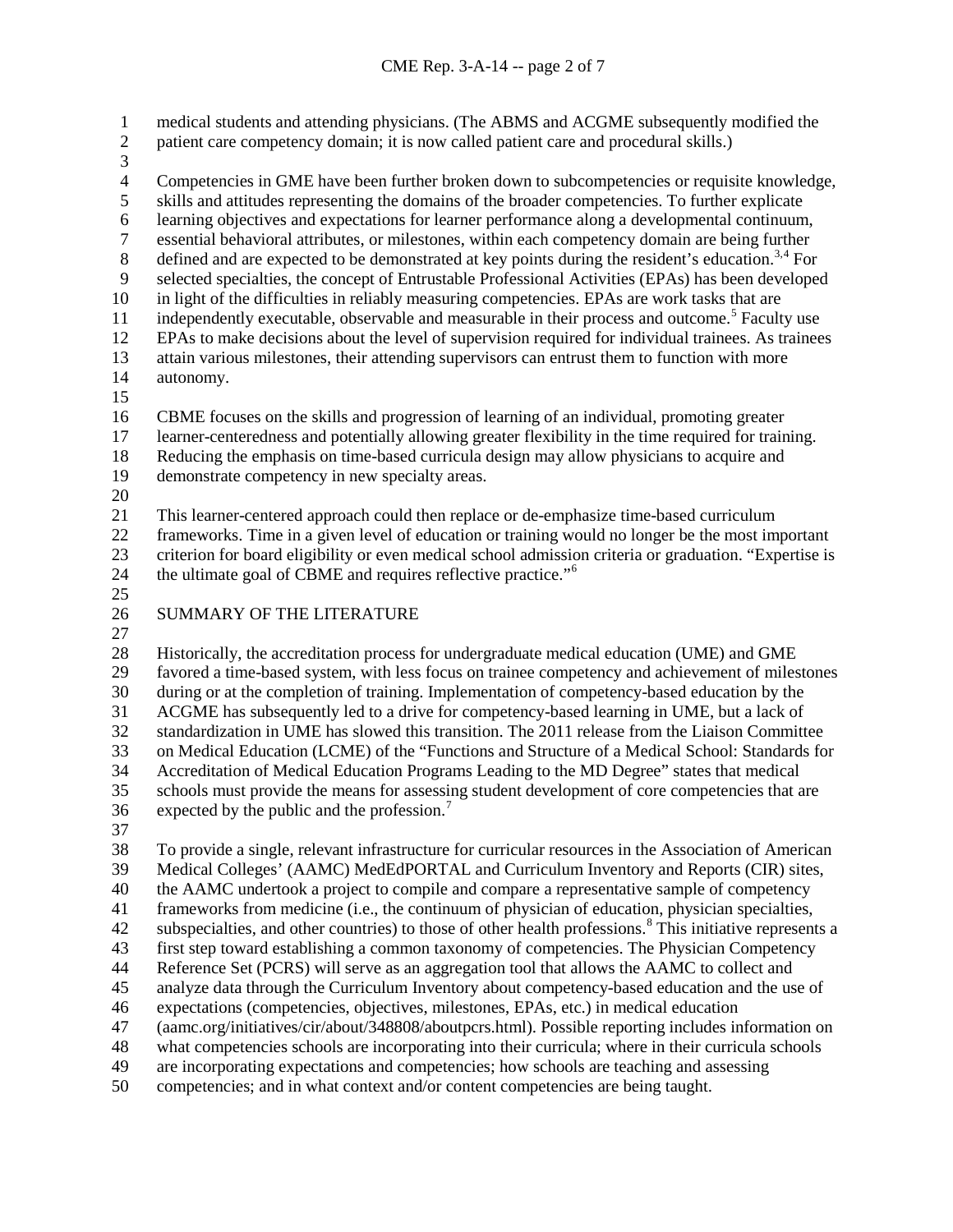The University of California, San Francisco (UCSF) medical school has fully embraced competencies in its UME training programs, and curricula are being developed around them to 3 ensure that trainees are prepared for residency.<sup>[9](#page-6-6)</sup> Other competency systems that have been 4 formulated include those developed by the Canadian Medical Education Directions for Specialists<br>5 (CanMEDS) 2005 and the Institute for International Medical Education. As competency-based (CanMEDS) 2005 and the Institute for International Medical Education. As competency-based training is an evolving field, some authors have provided criteria for specifically evaluating a given 7 competency domain. These include focusing on end performance, creating goals that immediately<br>8 reflect instruction, identifying measurable behaviors, setting goals that are achievable by all reflect instruction, identifying measurable behaviors, setting goals that are achievable by all

- 9 learners, and keeping learners informed of what is expected.<sup>[10](#page-6-7)</sup>
- 

 There are several proposed models for competency-based assessment, and the 11 medical schools that were recently funded by the AMA's Accelerating Change in Medical Education initiative will 13 integrate competency-based assessment into their respective curricula over the next five years.<br>14 Several Canadian and US medical schools have begun offering three-year fast-track programs, Several Canadian and US medical schools have begun offering three-year fast-track programs, some of which are focused specifically on primary care, while others assure a position in a specialty in the institution's GME training programs for fast-track students. Many of these programs, including New York University School of Medicine (NYUSOM), which is a recipient of the AMA funding initiative, are using competency-based assessment in UME and GME to prepare physicians in a shorter period of time. The NYUSOM will use an electronic portfolio and a virtual patient panel in order to teach and track skills within competency domains for students in the three-21 year program.<sup>[11](#page-6-8)</sup> Another example of a portfolio-based tracking system has been implemented at the 22 Cleveland Clinic Lerner College of Medicine of Case Western Reserve University (CWRU).<sup>[12](#page-6-9)</sup> This program was first implemented in 2004 as a result of a joint venture between the Lerner College of Medicine and CWRU to train future physician-scientists in a five-year track. It is clear from these and other models that technology, electronic portfolios, virtual and simulated patient cases, and digital dashboards have become critical tools in assessing competency.

28 In addition, service-based learning and longitudinal clinical experiences are tools being used at medical schools to help students achieve competency in caring for unique populations and in the medical schools to help students achieve competency in caring for unique populations and in the long-term management of chronic ailments. Many medical schools have implemented single or  $\frac{32}{31}$  multi-year continuity clinics<sup>12,[13,](#page-6-10)[14,](#page-6-11)[15](#page-6-12)</sup> in order to give students the ability to participate in patient care over time. This reinforces didactic and clinical knowledge early and fills a needed niche as inpatient stays shorten, thereby limiting a learner's ability to experience the complete management of more complex diseases. It also instills a sense of personal responsibility to a patient population and allows trainees to improve multiple competencies while working with a familiar group of clinic patients. Continuity clinics have long been an aspect of many GME programs, but are a relatively new and evolving concept for UME.

### SUMMARY OF CURRENTLY AVAILABLE VALID AND RELIABLE ASSESSMENTS OF COMPETENCIES

 Early in the implementation of CBME, Carraccio and colleagues summarized the steps to 43 achieving CBME.<sup>[16](#page-6-13)</sup> Two of the four steps identified involved assessment. First was the need to delineate the performance level expected for a particular competence. The next step is to identify how the attainment of that competence will be assessed. These assessment tools should be matched to the competency being evaluated to be most effective.

Developing assessment tools that are valid and reliable has been felt to be a significant challenge to

49 the implementation of CBME.<sup>6, 17</sup> The component of health professions education that has been most frequently and reliably assessed is that of knowledge acquisition as applied in various high

stakes exams for licensure, certification and recertification. Assessments for the full spectrum of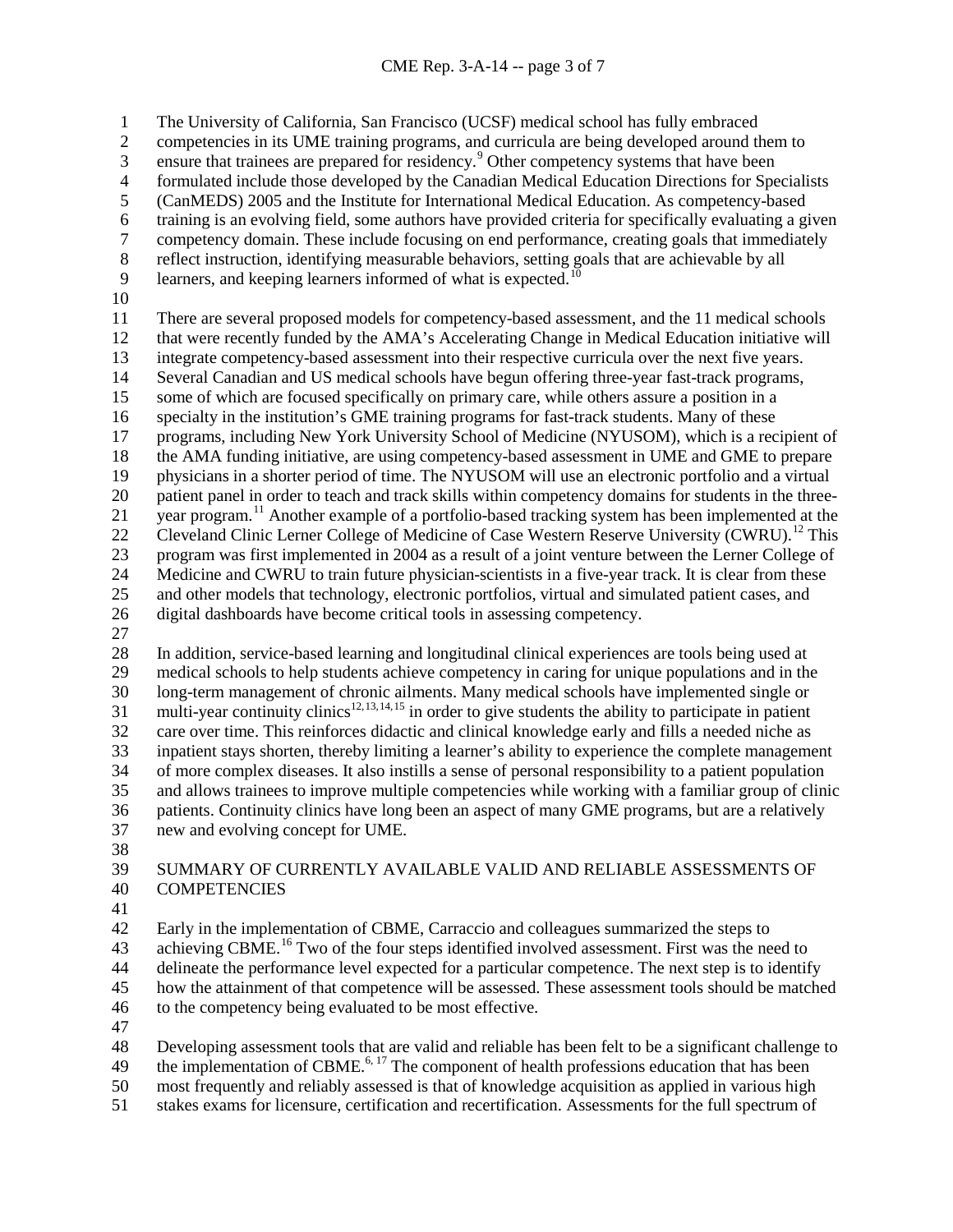competence required for CBME must evaluate the integration of the various domains of the health profession, including knowledge to provide safe and effective care to patients. This generally 3 requires multiple assessments of the learner, utilizing direct observations in the context of a range<br>4 of simulated or real clinical activities. The latter requires that faculty consistently interpret their 4 of simulated or real clinical activities. The latter requires that faculty consistently interpret their<br>5 observations and evaluations of learners. Thus it requires significant faculty development to observations and evaluations of learners. Thus it requires significant faculty development to 6 achieve reliable and valid ratings of learners. $6,17,18$  $6,17,18$  $6,17,18$  $6,17,18$  $\frac{7}{8}$ The competencies required for providing patient care are necessarily complex. Reliability of assessments of these competencies can be improved by increased frequency of assessment. Assessments need to be built into the daily work done by the learners and teachers in the care of 11 patients.<sup>6</sup> Some specialties initially implementing the ACGME milestones have moved to define EPAs to provide a more all-inclusive and patient care-focused perspective on these complex competencies. CBME requires assessment of learners along the training continuum toward the competence required to practice at the next level of training or to enter into unsupervised practice if at the end of formal training. Several tools for assessing areas of competence other than knowledge acquisition have been validated and found acceptable. Examples of these are Objective Structured Clinical Examinations (OSCE), Objective Structured Assessment of Technical Skills (OSATS), Mini-Clinical Evaluation Exercise (CEX), simulation-based scenarios, and multi-source 21 evaluations.<sup>[19](#page-6-16)</sup> Performance on patient care processes and outcomes can be assessed for practicing physicians or advanced trainees practicing in certain venues somewhat independently. Some perceive that assessment of competencies cannot be done unless the perfect evaluation instruments are available, which is not currently the case. Most would agree, however, that great progress can be made with current assessment tools, while always working to refine and improve them.  $rac{28}{29}$  CONSIDERATIONS ACROSS THE CONTINUUM OF EDUCATION AND PRACTICE In 2000, the ABMS and its 24 Member Boards adopted the MOC programs, which incorporated the six core competencies into a system of documentation of life-long learning and maintenance of clinical competence throughout physicians' careers by the diplomates of the ABMS Member Boards. The changes in each of these component areas have evolved over the years since 1999 so that the graduates of residency training and fellowship programs expect that evaluation in all of these domains will continue throughout their professional careers. For graduates of earlier eras, the 37 establishment and maintenance of professional competence is a complex endeavor.<sup>[20](#page-6-17)</sup> The ABMS organized MOC activities into the following four domains: 1. Licensure and Professional Standing 2. Lifelong Learning and Self-Assessment 3. Cognitive Expertise 4. Practice Performance Assessment Early in the process, maintenance of a valid, unrestricted state license, often requiring providing documentation of continuing professional education activities, and taking a high-stakes exam at intervals, were the main requirements. Additional emphasis on identifying and addressing gaps in one's own medical knowledge or practice performance is now also required. Board-certified physicians have had to pass high-stakes exams in addition to successfully

completing GME training during the initial certification process. As a physician's career evolves,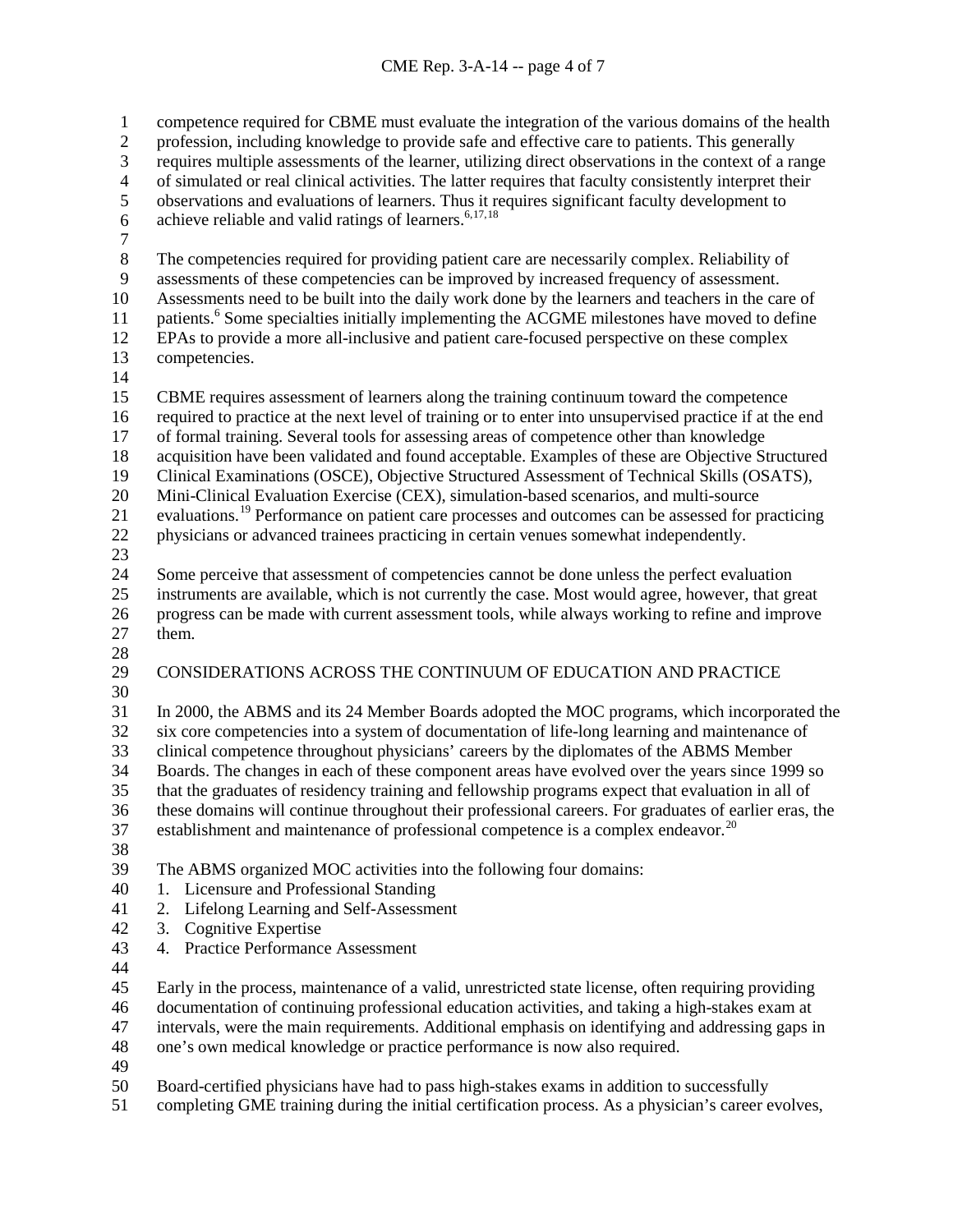however, he/she may no longer practice within the full spectrum of the specialty in which he/she holds primary board certification. This is particularly true if the physician does fellowship training 3 in a particular area. The subspecialty board generally also has requirements for maintaining<br>4 certification. Some of these requirements may overlap sufficiently such that satisfying self-4 certification. Some of these requirements may overlap sufficiently such that satisfying self-<br>5 assessment and practice performance assessment activities may suffice for both. However, t assessment and practice performance assessment activities may suffice for both. However, taking 6 an exam on content that one does not use often or at all in one's practice, and for which the physician would use easily available electronic resources to update his/her knowledge base 7 physician would use easily available electronic resources to update his/her knowledge base if such<br>8 content were needed in patient care, is understandably daunting for many physicians. The ABMS content were needed in patient care, is understandably daunting for many physicians. The ABMS Member Boards have begun to enhance their programs to be more authentic and relevant to  $\mu$  practice.<sup>[21](#page-6-18)</sup> The AMA and the ABMS are also considering the need for mandatory, ongoing, and secure high-stakes examinations and exploring alternative ways to assess knowledge in a way that better integrates with other MOC elements and reflects the application of knowledge in patient care or other professional activities. The requirements of MOC do not exist in a vacuum. Although specialty board certification remains a voluntary professional self-regulatory program independent of state medical licensure, the number of hospitals and other health care organizations that make board certification a key qualification, e.g., the Joint Commission and Centers for Medicare and Medicaid Services (CMS), continues to expand. Physicians are frequently asked to report quality data from their practices to payers, participate in group quality projects in their practices and/or hospitals, and undergo ongoing surveys of their professional competence and communication skills from their patients, peers and coworkers conducted by payers, hospitals and other aspects of the health care system. Some of the data that these processes collect are reasonably valid and useful to physicians and might, with the physician's permission, be forwarded to his/her specialty board as demonstration of the physician's participation in ongoing assessment of his/her practice environment and 27 commitment to improvement.<sup>19</sup> Then only those diplomates who either do not have the opportunity

- 28 or who chose not to participate in these group activities would need to perform individual projects.<br>29 As most practice improvement activities involve many team members other than a particular As most practice improvement activities involve many team members other than a particular
- physician, reporting ongoing activities in a practice or hospital would more accurately reflect systems-based practice improvement.
- 
- The AMA has adopted Principles for MOC that stress the importance of focusing on the competencies that physicians are utilizing to provide care to their patients. The AMA is engaged in ongoing discussions with the ABMS and its Member Boards to encourage continued efforts to improve the validity and reliability of procedures for the evaluation of candidates for certification. Council on Medical Education Report 6-A-14, being considered by the House of Delegates at this meeting, provides more information about MOC and includes a summary of current AMA policies and recommendations regarding MOC.
- 
- AMA POLICY
- 
- Policy H-275.936, "Mechanisms to Measure Physician Competency," asks our AMA to review and propose improvements for assuring continued physician competence, including but not limited to performance indicators, board certification and recertification, professional experience, continuing medical education, and teaching experience.
- 

# SUMMARY AND RECOMMENDATIONS

As the health professions continue to build curriculum and assessment around the development of

competencies, it has become increasingly important to break down the silos across the continuum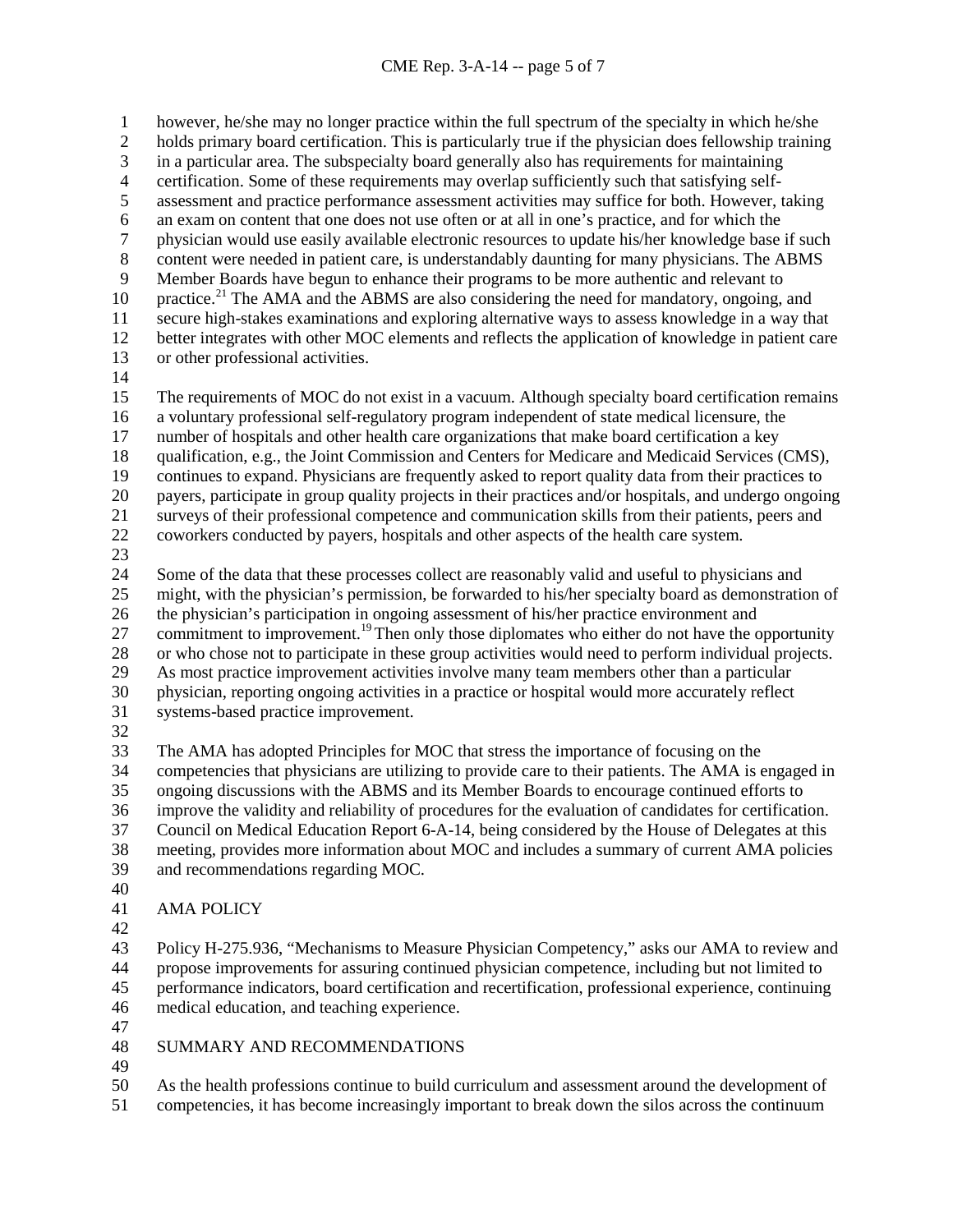### CME Rep. 3-A-14 -- page 6 of 7

- 1 of medical education and create consistency whenever possible from the premedical interval
- 2 through lifelong learning in the knowledge and skills necessary for a contemporary physician.
- 3 Further study is needed to identify the relationship of curriculum, pedagogy and assessment,
- 4 particularly high stakes or gateway assessments, in the setting of learning styles, as well as the timeline and metrics for development of a lifelong continuum of defined competencies.
- timeline and metrics for development of a lifelong continuum of defined competencies.
- 6<br>7
- The Council on Medical Education recommends that the following recommendations be adopted<br>and that the remainder of the report be filed. and that the remainder of the report be filed.
- 9
- 10 1. That our American Medical Association Council on Medical Education continue to study and 11 identify challenges and opportunities and critical stakeholders in achieving a competency-12 based curriculum across the medical education continuum and other health professions that 13 provides significant value to those participating in these curricula and their patients. (Directive to Take Action)
- 15
- 16 2. That our AMA Council on Medical Education work to establish a framework of consistent 17 vocabulary and definitions across the continuum of health sciences education that will facilitate 18 competency-based curriculum, andragogy and assessment implementation. (Directive to Take
- <span id="page-5-0"></span>19 Action)

Fiscal Note: Less than \$1,000.

## **REFERENCES**

<sup>1</sup> Frank JR, Mungroo R, Ahmad Y, et al. Toward a definition of competency-based education in medicine: a systematic review of published definitions*. Medical Teacher*. 2010;32:631-637.

<span id="page-5-1"></span><sup>2</sup> Nasca TJ, Weiss KB, Bagian JP, Brigham TP. The Accreditation System After the "Next Accreditation" System." *Academic Medicine*. January 2014;89(1):1-3.

<sup>3</sup> Aagaard E, Kane GC, Conforti L, et al. Early Feedback on the Use of the Internal Medicine Reporting Milestones in Assessment of Resident Performance. *J Grad Med Educ*. 2013 Sept;5(3):433-8.

<sup>4</sup> Carraccio C, Burke AE. Beyond Competencies and Milestones: Adding Meaning Through Context. *Journal of Graduate Medical Education*. September 2010:419-422.

<sup>5</sup> ten Cate O. Nuts and Bolts of Entrustable Professional Activities. *Journal of Graduate Medical Education*. March 2013:157-158. Available at: jgme.org/doi/pdf/10.4300/JGME-D-12-00380.1 (accessed 2-5-2014)

 $6$  Carraccio CL, Englander R. From Flexner to competencies. Reflections on a decade and the journey ahead. *Academic Medicine*. August 2013;88(8):1067-73.

 $\frac{7}{7}$  Clark GS. The challenges and impact of evolving competency-based medical education and practice. *Pm&R*. November 2011;3(11):993-97.

<sup>8</sup> Englander R, Cameron T, Ballard AJ, et al. Toward a Common Taxonomy of Competency Domains for the Health Professions and Competencies for Physicians. *Academic Medicine*. August 2013;88(8).

<sup>9</sup> MD Competencies. University of California, San Francisco. Available at: meded.ucsf.edu/ume/mdcompetencies (accessed 2-5-2014)

<sup>10</sup> Albanese MA, Mejicano G, Mullan P, et al. Defining characteristics of educational competencies. *Med Ed*. Mar 2008;42(3):248-55.